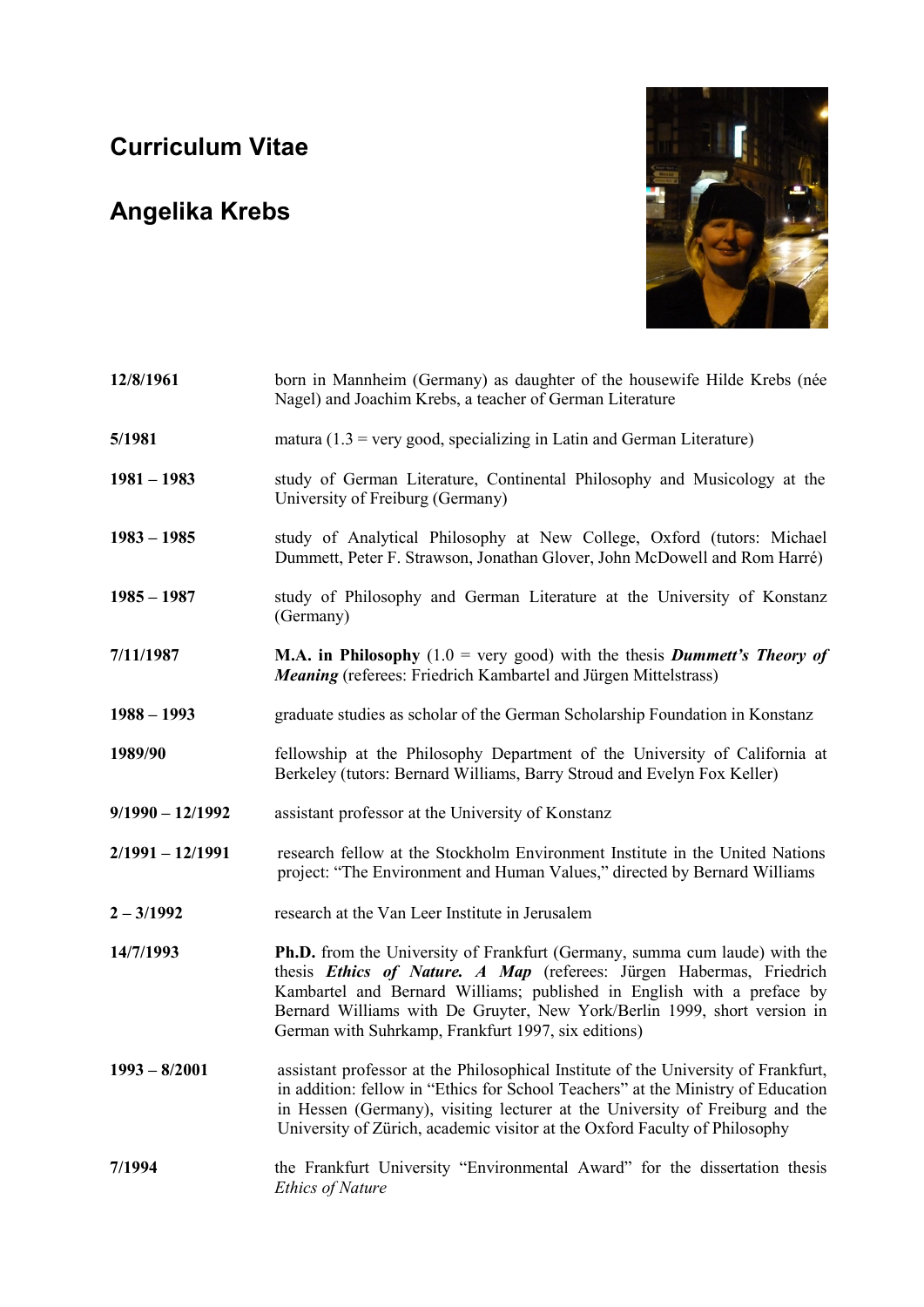- **7/1994 – 9/1994** research and lectures in South America (Brazil (Campinas, Rio, Porto Allegre), Peru (Lima) and Chile (Santiago))
- **9/1994** "Wolfgang Stegmüller Award" of the Society for Analytical Philosophy (GAP) for the dissertation *Ethics of Nature*
- **1999 – 2005** member of the executive board of the German Society for Philosophy (AGDP)
- **7/2/2001 habilitation** at the University of Frankfurt with the thesis *Arbeit und Liebe. Die philosophischen Grundlagen sozialer Gerechtigkeit* (Work and Love. The Philosophical Foundations of Social Justice; referees: Axel Honneth, Julian Nida-Rümelin, Barbara Merker and Friedrich Kambartel; published with Suhrkamp, Frankfurt 2002, four editions; see also *Gleichheit oder Gerechtigkeit* (Equality or Justice), published with Suhrkamp, Frankfurt 2000, four editions)
- **since 9/2001 chair of philosophy** at the University of Basel (Switzerland)
- **2002 – 2006** member of the executive board of the Swiss Society for Philosophy (SPG)
- **2002 – 2004** reform of undergraduate studies in philosophy at Basel following the Oxford model
- **9/2005 – 7/2006** Rockefeller visiting fellow at the Center for Human Values in Princeton
- **1/2009 – 6/2009** academic visitor at the Oxford Faculty of Philosophy, writing the book *Zwischen Ich und Du. Eine dialogische Philosophie der Liebe* (Between I and Thou. A Dialogical Philosophy of Love, published with Suhrkamp 2015)
- **since 2010** fellow of the European Academy of Sciences and Arts
- **9/2012** co-organizer of the conference "A Sense of Place. Landschaft und Heimat im Umweltschutz" in Basel (together with Roger Scruton, Oxford)
- **11/2013** co-founder of the European Society for the Philosophical Study of the Emotions (EPSSE, together with Aaron Ben-Ze'ev, Haifa, and Anthony Hatzimoysis, Athens), co-organization of annual EPSSE conferences in Lisbon, Edinburgh, Athens, Madrid and EPSSE workshops in Basel and Weimar
- **2014** visiting fellow at the Rachel Carson Center in Munich, doing research on landscape ethics and aesthetics
- **2017** publication of the four volume edition *Philosophy of Emotions* (co-editor: Aaron Ben-Ze'ev) with Routledge
- **2021** publication of **Das Weltbild der Igel** *– Naturethik einmal anders* (together with Stephanie Schuster, Alexander Fischer and Jan Müller) with Schwabe, Basel

Office address: Prof. Dr. Angelika Krebs Universität Basel Philosophisches Seminar Steinengraben 5 CH-4051 Basel phone +41 (0)61 267 27 65